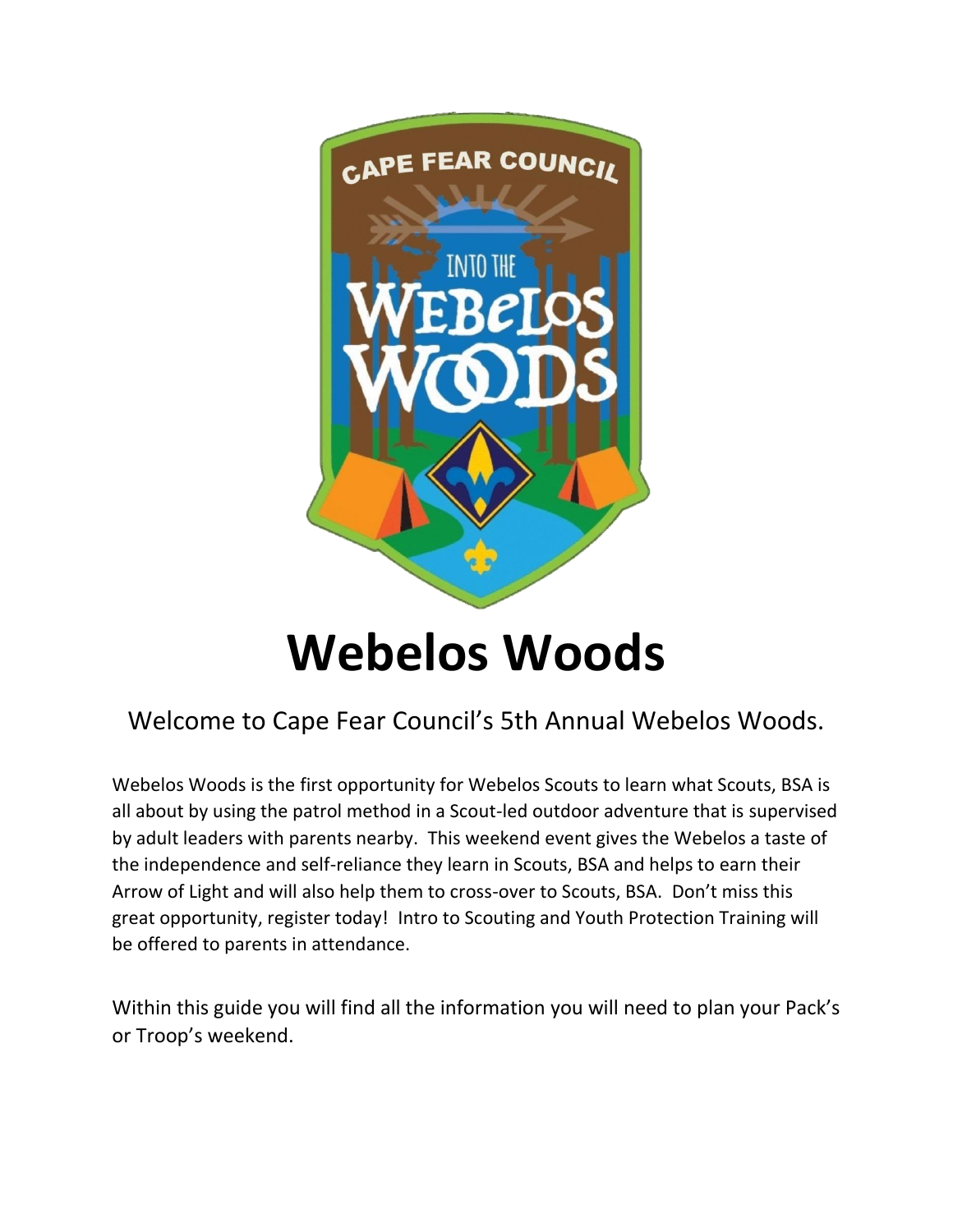**CHECK IN TIME:** The check in time is 5:00 p.m., **Friday, November 20th**, for the Webelos and parents. Try to arrive prior to that so registration and camp setup can be completed in a timely manner.

**WHERE:** Webelos Woods will be held at Camp Bowers in White Oak, NC. You should be homeward bound by 9:30 a.m., Sunday, November 22nd.

WHAT TO DO WHEN YOU ARRIVE: This guidebook contains a map of the Webelos Woods encampment. As you check in at the Camp Administration Building you will receive information regarding which Provisional Troop your Pack is assigned to (just in case you were not notified). You will also find a map, which shows where your Provisional Troops will be located (campsite). Review the map and familiarize yourself with the camp layout and locate your Troop campsite, the First Aid Station (Handicraft Shelter), and the Food Distribution point (Dining Hall). There should be carts available to haul your personal gear in -PLEASE bring them back right away so others may use them.

#### **WHAT TO BRING**

Personal Equipment:

- 1. A Class A uniform shirt is a must for all Scouts.
- 2. A hat. This is a heavily wooded area.
- 3. A pair of comfortable hiking boots or walking shoes (Keep them properly tied to prevent blisters).
- 4. One extra pair shoes, in case the first pair get wet.
- 5. One change of trousers and shirt.
- 6. Three pairs of socks.
- 7. Two sets of underwear.
- 8. Toilet kit, containing: towel, washcloth, soap, toothbrush, toothpaste, and a comb.
- 9. Sweatshirt or light jacket. (Heavier outerwear if the weather dictates).
- 10. Poncho or raincoat, with rain hat or hood (A MUST).

11. Tent & sleeping bag or blankets. We will be tent camping. A cot, air mattress, or sleeping mat will also make you more comfortable.

- 12. Eating utensils: plate, cup, knife, fork, and spoon (A MUST).
- 13. Flashlight and extra batteries.
- 14. BAG LUNCH AND SNACK FOR FRIDAY NIGHT.

15. Lawn chair or camp stool for adults. (You may want to bring reading materials for your free time). NOTE: Make sure all your personal gear is marked with your name!

#### **WHAT CAMP WILL PROVIDE**

Program Supplies Food Firewood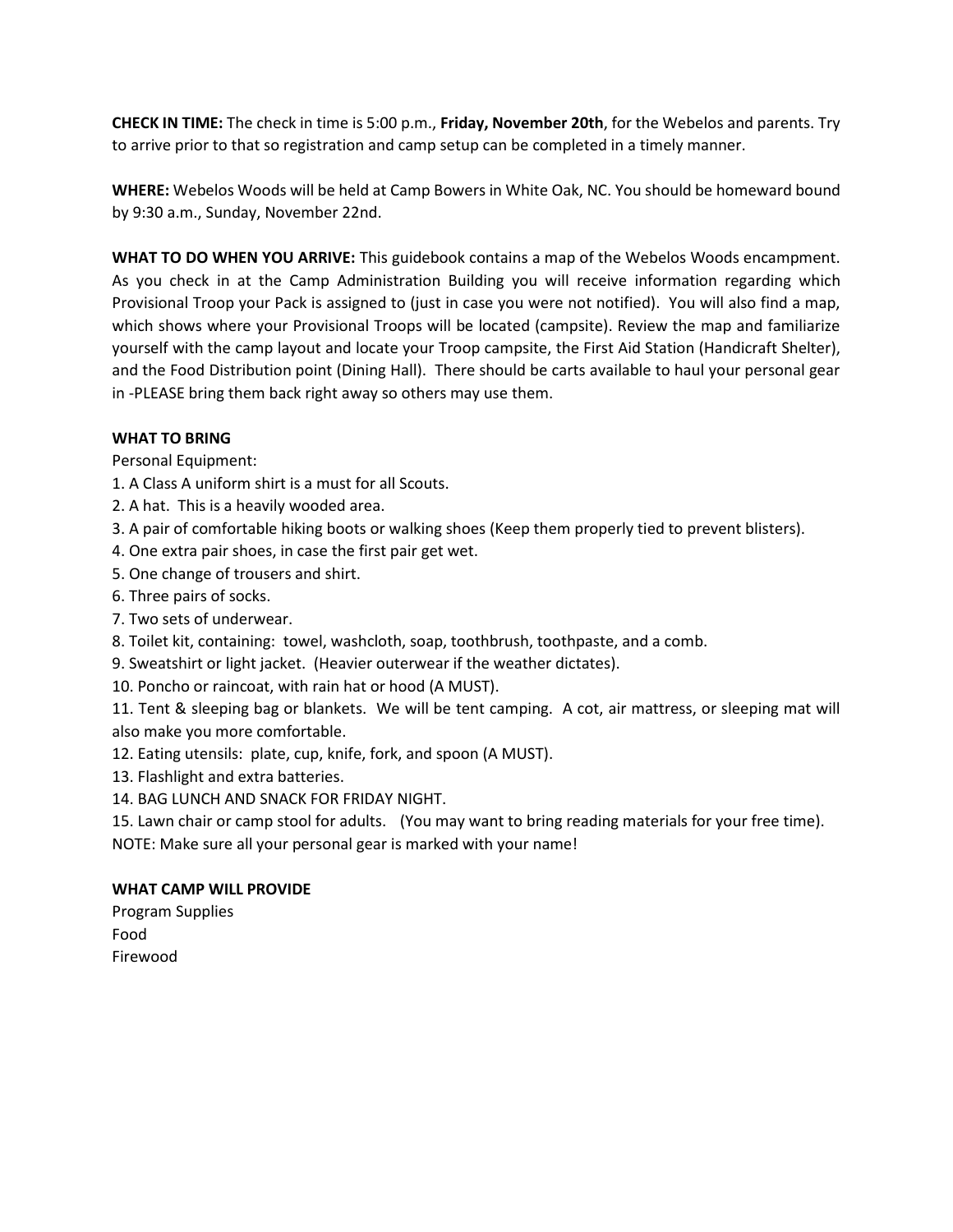#### **SCHEDULE**

#### **Friday, November 20**

- 5:00pm 7:30 p.m. Check in and setup
- 8:00 p.m. Troop / Parent Meeting (Troop site)
- 9:00 p.m. Welcome Campfire & Cracker Barrel (Troop Campsites)
- 10:15 p.m. Taps (Quiet time)
- 12:00 a.m. Campfires Must Be Out

#### **Saturday, November 21**

| 6:30 a.m.                                                         | Réveille                                                                        |  |  |  |  |  |
|-------------------------------------------------------------------|---------------------------------------------------------------------------------|--|--|--|--|--|
| 7:00 a.m.                                                         | Food Distribution (Dining Hall)                                                 |  |  |  |  |  |
| 7:30 a.m.                                                         | Breakfast and Clean-up (Troop site)                                             |  |  |  |  |  |
| 9:00 a.m.                                                         | Flag Raising - Dining Hall                                                      |  |  |  |  |  |
| 9:30 a.m.                                                         | Make Patrol Flags (Dining Hall)                                                 |  |  |  |  |  |
|                                                                   | Youth Protection Training for Adults - Bowers Administration Building (See map) |  |  |  |  |  |
| $10:15$ a.m.                                                      | Scout Skills Station #1 (See chart for locations)                               |  |  |  |  |  |
|                                                                   | Scout Orientation for Parents (Bowers Admin. Building)                          |  |  |  |  |  |
| Scout Skills Station #2 (See chart for locations)<br>$11:00$ a.m. |                                                                                 |  |  |  |  |  |
|                                                                   | Youth Protection training for Parents                                           |  |  |  |  |  |
| $11:45$ a.m.                                                      | Food Distribution (Dining Hall)                                                 |  |  |  |  |  |
| 12:00 noon                                                        | Lunch and Clean-up (Troop site)                                                 |  |  |  |  |  |
| $1:15$ p.m.                                                       | Scout Skills Station #3 (See chart for locations)                               |  |  |  |  |  |
|                                                                   | Scouts, BSA Camping Orientation for Parents                                     |  |  |  |  |  |
| 2:00 p.m.                                                         | Scout Skills Station #4 (See chart for locations)                               |  |  |  |  |  |
|                                                                   | Parent Hike (Nature Lodge)                                                      |  |  |  |  |  |
| 2:45 p.m.                                                         | Scout Skills Station #5 (See chart for locations)                               |  |  |  |  |  |
| 3:30 p.m.                                                         | Webelos Woods Iron Scout Race                                                   |  |  |  |  |  |
| $4:15$ p.m.                                                       | Free Time / Trading Post (see chart for times)                                  |  |  |  |  |  |
| 5:00 p.m.                                                         | Food Distribution (Shelter #2)                                                  |  |  |  |  |  |
| 5:15 p.m.                                                         | Dinner and Clean-up (Troop site)                                                |  |  |  |  |  |
| 6:45 p.m.                                                         | Campfire Planning (Troop site)                                                  |  |  |  |  |  |
| 8:15 p.m.                                                         | Campfire (Fire Ring)                                                            |  |  |  |  |  |
| 8:30 p.m.                                                         | Food Distribution (Dining Hall) for Troop Cracker Barrel (Snack) (Troop Site)   |  |  |  |  |  |
| 9:00 p.m.                                                         | Troop Cracker Barrel (Troop site)                                               |  |  |  |  |  |
| 10:15 p.m.                                                        | Taps (Quiet time)                                                               |  |  |  |  |  |
| 12:00 a.m.                                                        | Campfires Must Be Out                                                           |  |  |  |  |  |

#### **Sunday, November 22**

| 6:30 a.m.   | Réveille                                     |
|-------------|----------------------------------------------|
| 7:00 a.m.   | <b>Food Distribution (Dining Hall)</b>       |
| $7:15$ a.m. | Breakfast and Clean-up (Troop site)          |
| 8:00 a.m.   | Camp Clean-up and Inspection (Troop site)    |
| 8:30 a.m.   | Closing Ceremony (Flag Poles by Dining Hall) |
| 9:00 a.m.   | <b>Homeward Bound</b>                        |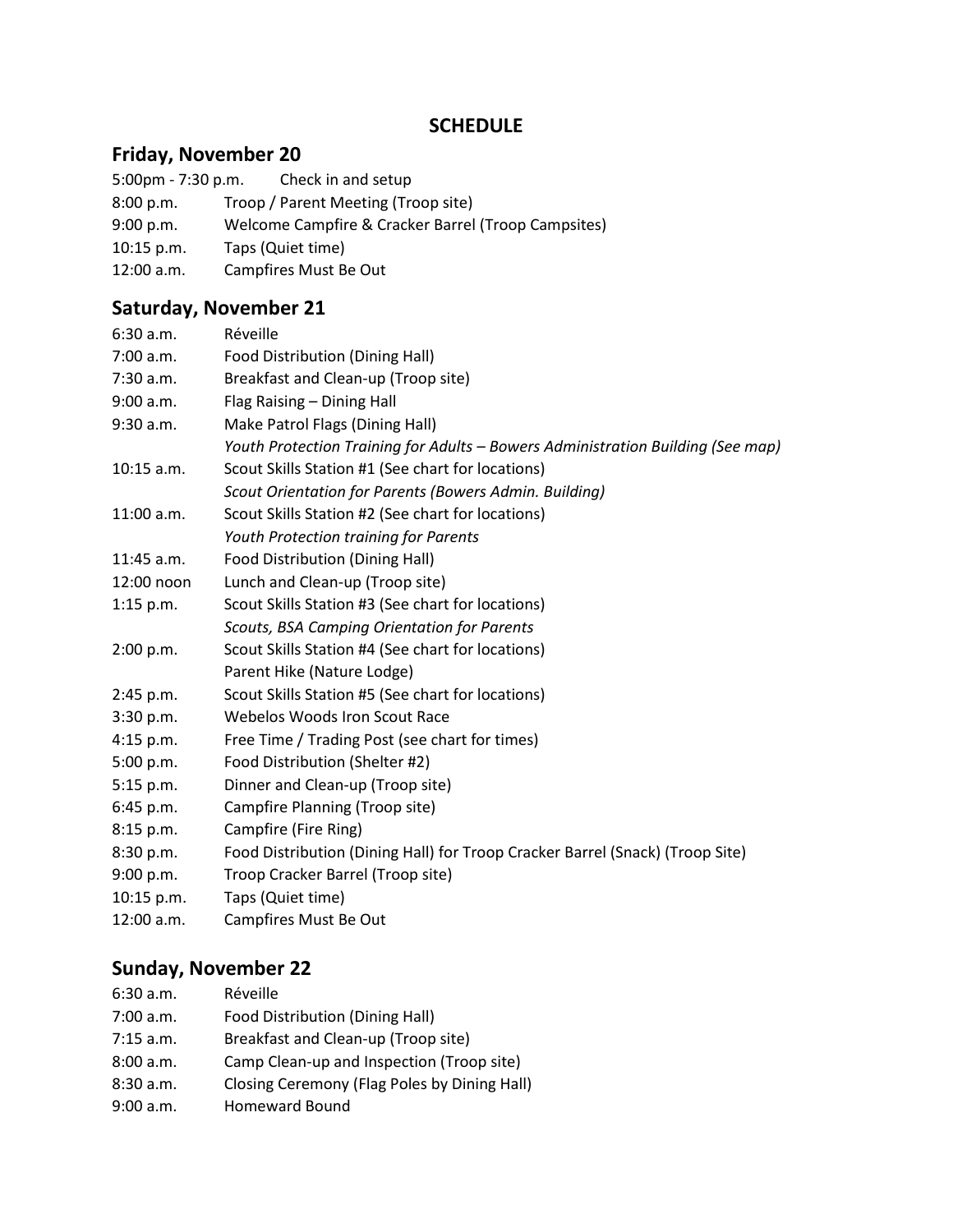#### **SKILL STATIONS**

1. Team Building –Discover what it takes to be part of team - and have fun!

2. Knot tying station – Learn how to tie the basic scout knots and what to use them for.

3. First Aid – Learn basic first aid skills working with patrol members and realistic looking wounds.

4.History of the Scout Neckerchief – This station will have a competition that involves your whole Webelos patrol. Also learn about the many uses and the proper way to wear your neckerchief

5. Fire Building -Learn how to build, start, and use many kinds of campfires. You will have an opportunity to build and light a fire.

For the adult parents, Dutch Oven Cooking Demonstration – Learn some basics of Dutch Oven Cooking. Plus, the best part – the TASTE TESTING!! (THIS SESSION WILL ONLY BE FOR THE ADULT PARENTS).

Each Skill Station will give you the opportunity to try your hand. Patrols will compete in a fun competition. Enjoy the stations!

# **WEBELOS WOODS MENU**

Friday Supper: Bag Lunch from Home Saturday Breakfast: Eggs, Sausages Saturday Lunch: Hot Dogs and Chips Saturday Supper: Foil Dinners or Hamburgers Saturday Cracker Barrel: Chef's Surprise Sunday Breakfast: Cold Cereal and Fruit Condiments will be provided at each meal. This menu is subject to change.

Adults: Hot coffee will be available all-day Saturday (starting at 7:30am) at the Dining Hall (Food Distribution) see map.

Scoutmasters: Bring along extra heavy-duty foil in case some of the scouts damage theirs. Charcoal may be used for the foil dinners, no lighter fluid.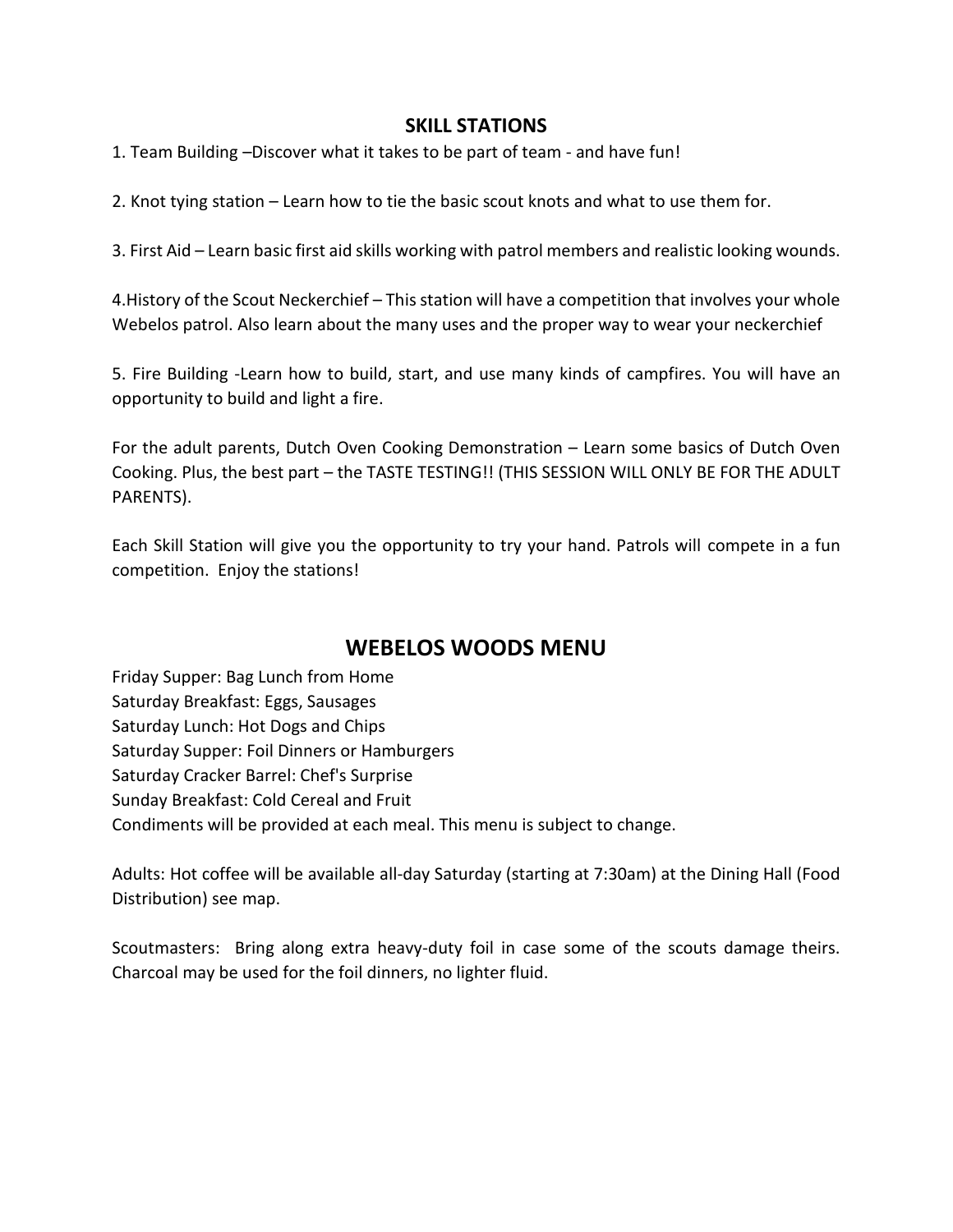### **THE FOLLOWING ITEMS ARE STRICTLY PROHIBITED ON CAMP PROPERTY!**

- Alcoholic beverages of any kind.
- Gasoline or propane lanterns and stoves (except Provisional Scoutmasters).
- Gasoline or propane space heaters.
- Charcoal lighter fluid.
- Sheath knives (only small pocket knives are allowed)
- Axes (except Provisional Scoutmasters, we gather ground laying wood only).
- Firearms or archery gear.
- Fireworks of any kind.
- Pets.

ANY INDIVIDUAL (YOUTH or ADULT) IN POSSESSION OF ANY PROHIBITED ITEMS WILL BE ASKED TO LEAVE THE CAMP PREMISES AND WILL NOT RECEIVE ANY AWARDS OR REFUNDS

All participants are asked to abide by the Provisional Troop Scoutmasters rules regarding use of personal electronic equipment. We encourage all attendees to focus on the activities that make Webelos Woods a great experience and resist the distractions of smart Phones and the like for the weekend.

#### **COVID Camp Procedures**

- Anyone who spends the day at Camp Bowers will be required to fill out Parts A & B of the BSA Medical Form
- Everyone who arrives to camp will have their temperature checked, including the driver. Anyone who shows a sign of a fever will be turned away including those who rode in the same vehicle. It is recommended for those who carpool to self-check temperatures prior to departure, but everyone will still be temperature checked upon arrival.
- Those at camp must practice social distancing which is 6 ft apart from others.
- Our staff will be operating a stringent and regular cleaning schedule of all areas of camp throughout the day including program areas and supplies in-between uses.
- We ask that scouts bring their own water in a water bottle and we will provide them with additional filled bottles of water.
- Our camp staff will be wearing masks when applicable. We ask that participants to wear them too. Masks will be provided if needed.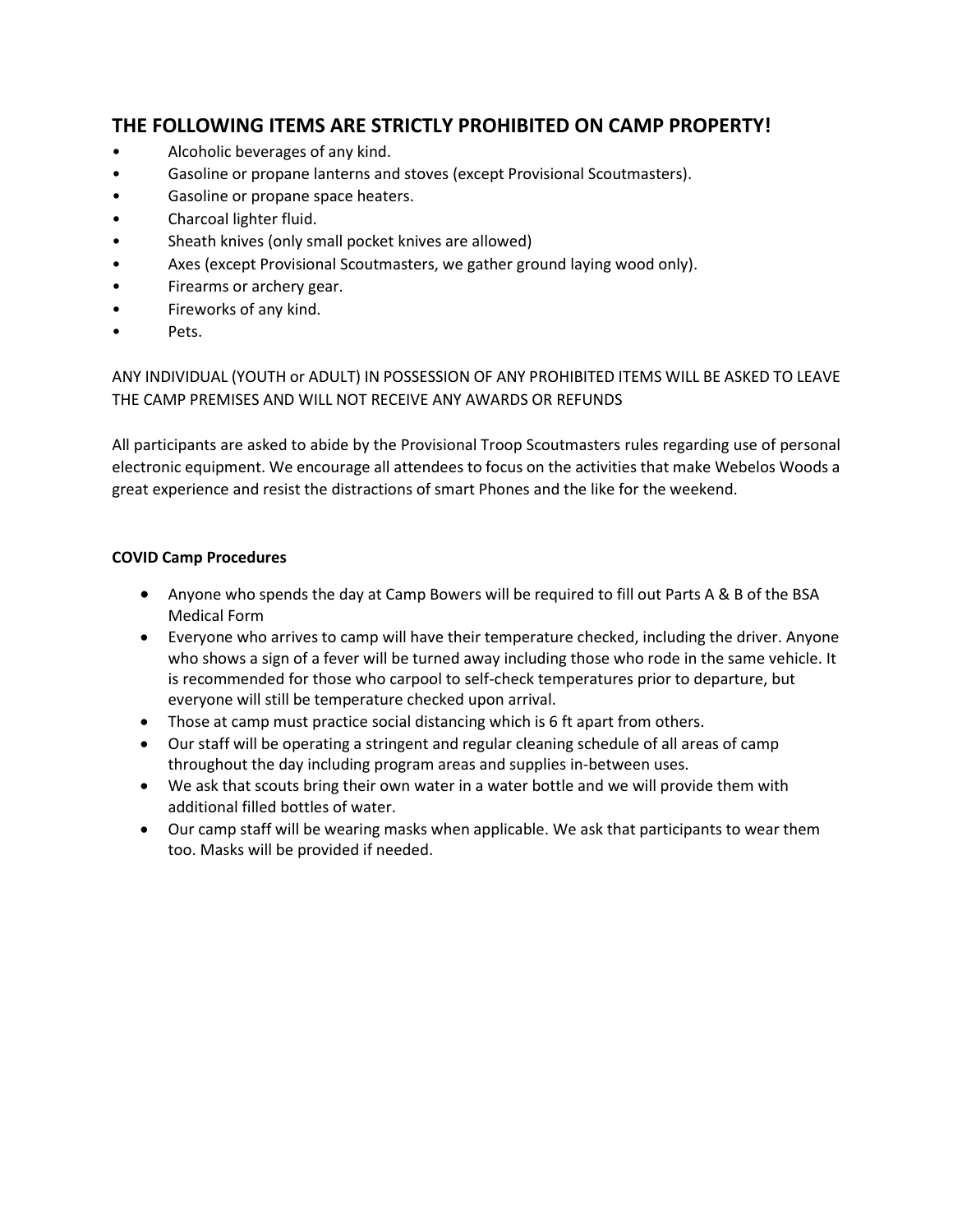## **WEBELOS WOODS SKILL STATION SCHEDULE**

| <b>TIME SCHEDULE</b> | 1 TEAM<br><b>BUILDING</b>          | 2 KNOT TYING                       | <b>3 FIRST AID</b>                         | <b>4 NECKERCHIEF</b> |  | 5 FIRE<br><b>BUILDING</b>     | <b>OTHER ACTIVITIES</b>                    |  |  |  |
|----------------------|------------------------------------|------------------------------------|--------------------------------------------|----------------------|--|-------------------------------|--------------------------------------------|--|--|--|
| 10:15 -10:55 a.m.    | <b>YELLOW</b><br><b>TROOP</b>      | <b>GREEN TROOP</b>                 | <b>BLUE TROOP</b>                          | <b>ORANGE TROOP</b>  |  | <b>RED TROOP</b>              | PARENT ORIENTATION<br><b>Bowers Admin.</b> |  |  |  |
| 11:00 - 11:40 a.m.   | <b>RED TROOP</b>                   | <b>YELLOW</b><br><b>TROOP</b>      | <b>GREEN TROOP</b>                         | <b>BLUE TROOP</b>    |  | <b>ORANGE</b><br><b>TROOP</b> | <b>Youth Protection Training</b>           |  |  |  |
| $11:45 - 1:25$       | <b>FOOD DISTRIBUTION AND LUNCH</b> |                                    |                                            |                      |  |                               |                                            |  |  |  |
| $1:30 - 2:10$ p.m.   | <b>ORANGE</b><br><b>TROOP</b>      | <b>RED TROOP</b>                   | <b>YELLOW</b><br><b>TROOP</b>              | <b>GREEN TROOP</b>   |  | <b>BLUE</b><br><b>TROOP</b>   | <b>Scouts, BSA Camping</b>                 |  |  |  |
| $2:15 - 2:55$ p.m.   | <b>BLUE</b><br><b>TROOP</b>        | <b>ORANGE</b><br><b>TROOP</b>      | <b>RED TROOP</b>                           | <b>YELLOW TROOP</b>  |  | <b>GREEN</b><br><b>TROOP</b>  | <b>Orientation for Parents</b>             |  |  |  |
| 3:00 - 3:40 p.m.     | <b>GREEN</b><br><b>TROOP</b>       | <b>BLUE TROOP</b>                  | <b>ORANGE</b><br><b>TROOP</b>              | <b>RED TROOP</b>     |  | <b>YELLOW</b><br><b>TROOP</b> | $- - -$                                    |  |  |  |
| $3:45 - 4:15$ p.m.   |                                    |                                    |                                            |                      |  |                               |                                            |  |  |  |
| $4:10 - 4:55$ p.m.   | <b>FREE TIME &amp; TROOP TIME</b>  |                                    |                                            |                      |  |                               |                                            |  |  |  |
|                      |                                    | <b>TRADING POST (TBD) SCHEDULE</b> |                                            |                      |  |                               |                                            |  |  |  |
| $3:20 - 3:40$        |                                    | <b>ADULTS ONLY</b>                 |                                            |                      |  |                               |                                            |  |  |  |
| $3:40 - 4:05$        |                                    | <b>STAFF ONLY</b>                  | <b>SEE MAP FOR SKILL STATION LOCATIONS</b> |                      |  |                               |                                            |  |  |  |
| $4:05 - 4:30$        |                                    | YELLOW TROOP AND GREEN TROOP       |                                            |                      |  |                               |                                            |  |  |  |
| $4:30 - 4:55$        |                                    | <b>BLUE TROOP AND ORANGE TROOP</b> |                                            |                      |  |                               |                                            |  |  |  |
|                      |                                    |                                    |                                            |                      |  |                               |                                            |  |  |  |